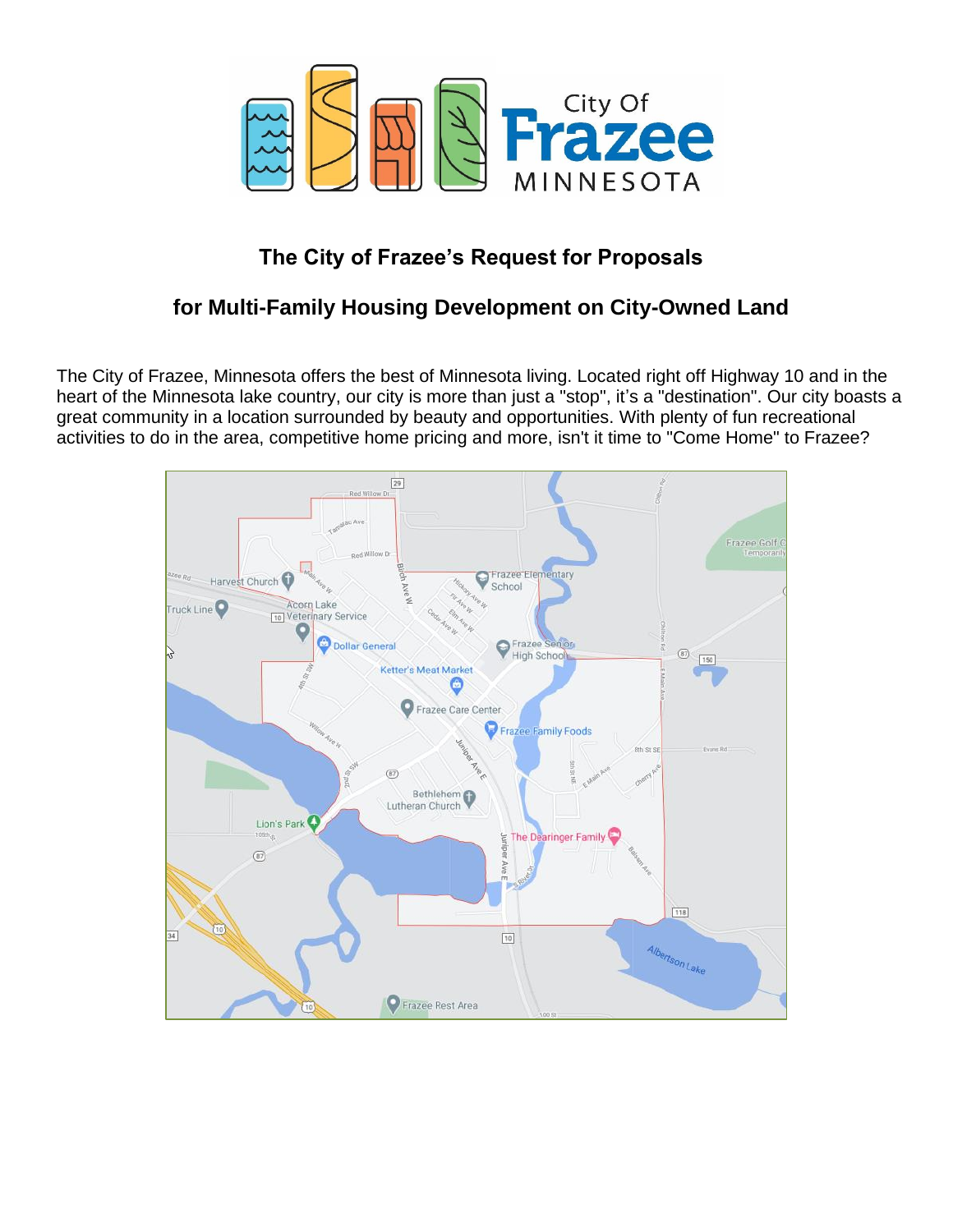

# City of Frazee

ECONOMIC DEVELOPMENT AUTHORITY | 222 MAIN AVENUE WEST – FRAZEE, MINNESOTA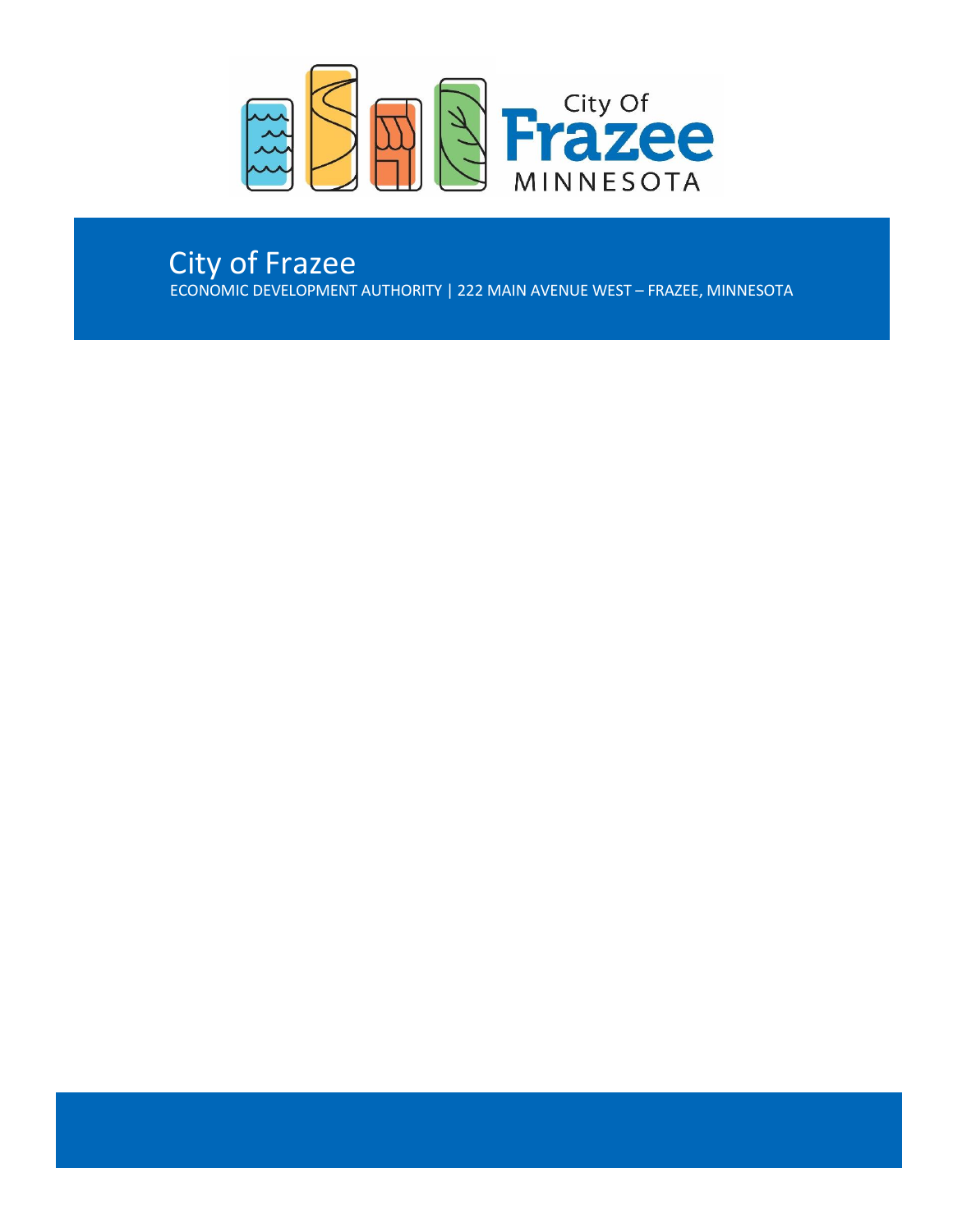

# **Contents**

| Water Access Charge (WAC), Sewer Access<br>Charge (SAC) Reductions & Land Subsidies |
|-------------------------------------------------------------------------------------|
| Property Assessed Clean Energy (PACE)                                               |
|                                                                                     |
|                                                                                     |
|                                                                                     |
|                                                                                     |
| Design and Architecture4                                                            |
|                                                                                     |
| Statement of Qualifications4                                                        |
| Construction & Architect4                                                           |
|                                                                                     |
|                                                                                     |
|                                                                                     |
|                                                                                     |
|                                                                                     |
| Property Management: 4                                                              |
| Financial Qualifications4                                                           |
|                                                                                     |
| Capital Structure and Financing4                                                    |
|                                                                                     |
| General Terms and Conditions4                                                       |
|                                                                                     |
|                                                                                     |
|                                                                                     |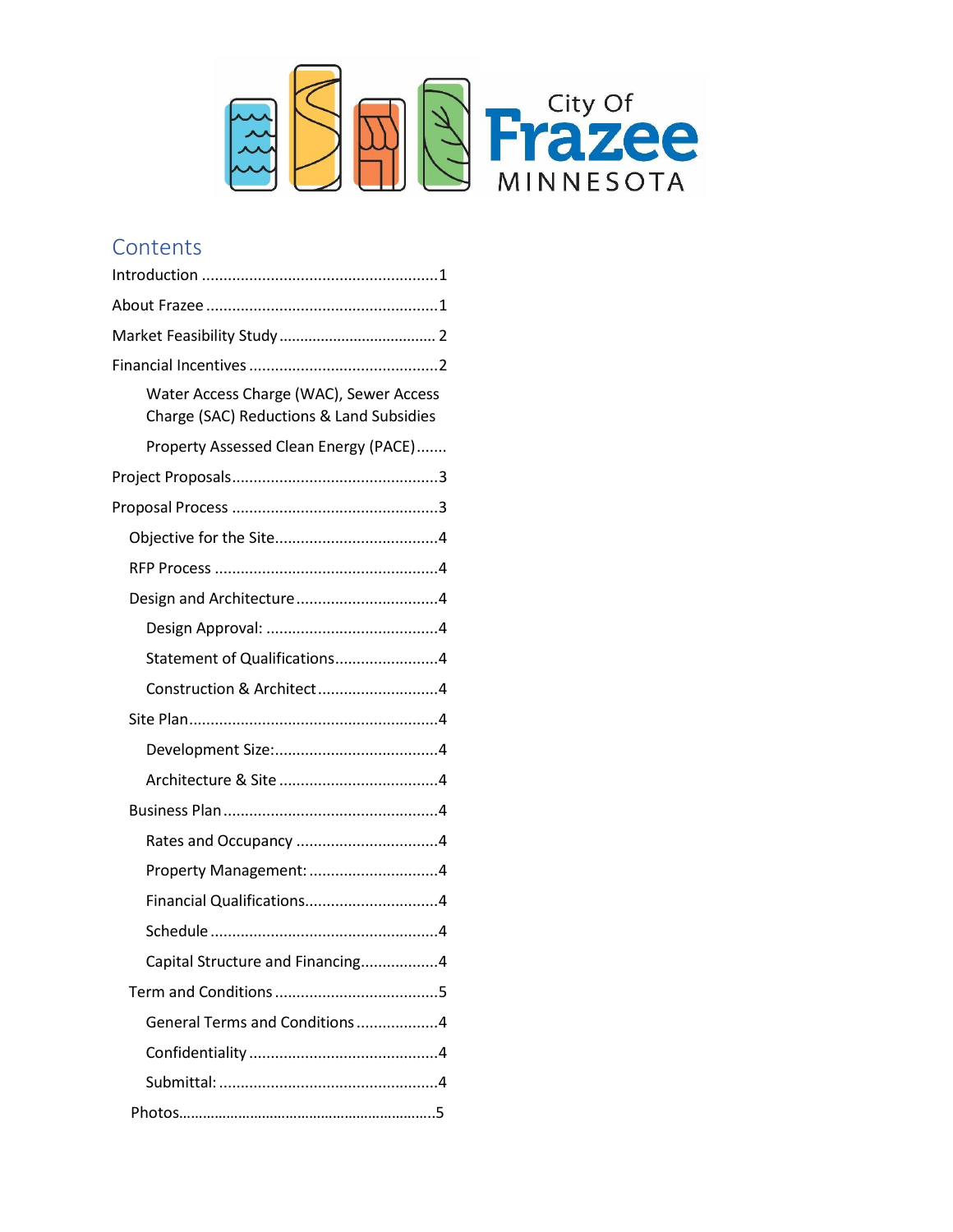

# <span id="page-3-0"></span>Introduction

The City of Frazee is requesting proposals for a housing developer with experience in multifamily development in rural communities, coupled with professional management capacity or in partnership with a professional management firm.

The site owned by the City is 4.05 acres and is located next to Dollar General and near other multifamily and senior living. The location is well suited for rental housing and should be well received by prospective tenants and businesses.

The City of Frazee in collaboration with the Frazee EDA and Minnesota Housing Partnership has invested in a housing study, conducted by Community Partners Research in 2019.

The housing study recommends "The research for this Study indicates potential rental housing demand for approximately 40 to 50 total units over the next five years. This housing could serve the area's work force housing needs, by attracting renter households that currently are employed within the immediate region. It could also serve the growing population of emptynester and senior households, age 55 and older."

The City of Frazee prides itself as a bedroom community for individuals and families who choose to live in Frazee and work in nearby Detroit Lakes and Perham.

# About Frazee

The community was originally named Detroit and later Third Crossing before adopting its name of Frazee. With Becker County not formally organized until 1871, it was the earliest settlement in the area. The city was



officially incorporated on January 6, 1891. It was named after R. L. Frazee, owner of a sawmill.

As of the census of 2010, there were 1,350 people, 540 households, and 325 families residing in the city. The racial makeup of the city was 88.1% [White,](https://en.wikipedia.org/wiki/White_(U.S._Census)) 1.6% [African American,](https://en.wikipedia.org/wiki/African_American_(U.S._Census)) 5.1% [Native](https://en.wikipedia.org/wiki/Native_American_(U.S._Census))  [American,](https://en.wikipedia.org/wiki/Native_American_(U.S._Census)) 0.6% [Asian,](https://en.wikipedia.org/wiki/Asian_(U.S._Census)) 0.2% from [other](https://en.wikipedia.org/wiki/Race_(U.S._Census))  [races,](https://en.wikipedia.org/wiki/Race_(U.S._Census)) [Hispanic](https://en.wikipedia.org/wiki/Hispanic_(U.S._Census)) or [Latino](https://en.wikipedia.org/wiki/Latino_(U.S._Census)) of any race were 2.4% of the population. and 4.4% from two or more races.

The median age in the city was 36.7 years. 25.9% of residents were under the age of 18; 8.1% were between the ages of 18 and 24; 24.2% were from 25 to 44; 23.5% were from 45 to 64; and 18.5% were 65 years of age or older. The gender makeup of the city was 45.4% male and 54.6% female.

The three largest employers in Frazee are Frazee-Vergas Public Schools (160 employees), Frazee Care Center (160), and Daggett Truck Line (102). Daggett Truck Line has been operating for 80 years out of Frazee, carrying refrigerated and dry freight throughout the United States and southern Canada. The company transports frozen foods, snack foods, pet food, produce and manufactured goods from Minnesota to most major cities in the Midwest and throughout the United States. These trucks return with processed foods or raw materials for local manufacturers.

Major roads are [U.S. Route 10,](https://en.wikipedia.org/wiki/U.S._Route_10_in_Minnesota) a four-lane divided highway connecting [Minneapolis-Saint Paul](https://en.wikipedia.org/wiki/Minneapolis-Saint_Paul) to the east and [Fargo-Moorhead](https://en.wikipedia.org/wiki/Fargo-Moorhead) to the west; and [Minnesota State Highway 87,](https://en.wikipedia.org/wiki/Minnesota_State_Highway_87) a two-lane secondary road running east from the city.

Frazee is located on the [Northern Pacific Railway'](https://en.wikipedia.org/wiki/Northern_Pacific_Railway)s former main line, while today Amtrak's [Empire](https://en.wikipedia.org/wiki/Empire_Builder)  [Builder](https://en.wikipedia.org/wiki/Empire_Builder) runs through town in each direction in the early morning hours; its closest station shop is [Detroit Lakes,](https://en.wikipedia.org/wiki/Detroit_Lakes_station) just ten miles away.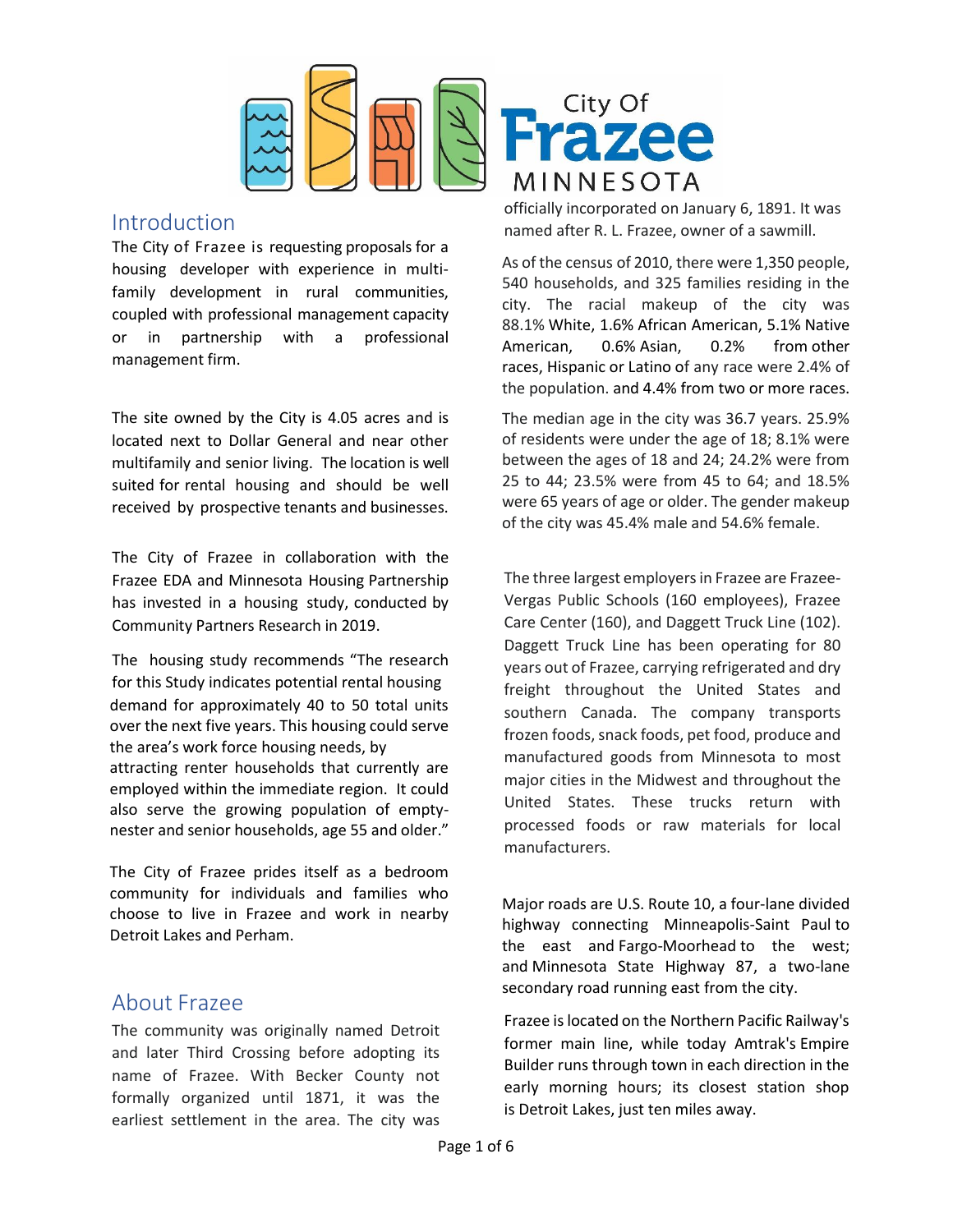

# <span id="page-4-0"></span>Market Feasibility Study

In 2019, the City of Frazee and the Frazee Economic Development Authority (EDA) engaged Community Partners Research to conduct a housing, market feasibility study for Frazee's area housing supply and demand, completing an analysis of the area, conducting interviews with local housing professionals and implementing in-depth research on the local economy & demographics, Community Partners Research concluded that there is a strong market for rental units. A copy of this study is available upon request.

# Financial Incentives

The City is able to provide the following financial incentives to assist with the development of this project.

Water Access Charge (WAC), Sewer Access Charge (SAC) Reductions & Land Subsidies

The City has offered WAC and SAC reductions and land subsidies to housing developers creating housing that:

- Is affordable to households at 60% of the Area Median Income and lower;
- Is intended for seniors or those 55+;
- <span id="page-4-1"></span>• Is moderate to higher density, multi- family housing.

### Property Assessed Clean Energy (PACE)

The City participates in the PACE program, which is a renewable energy financing program for commercial and industrial property owner to take out loans for the installation or upgrade of energy efficient equipment. The program is administered by Becker County.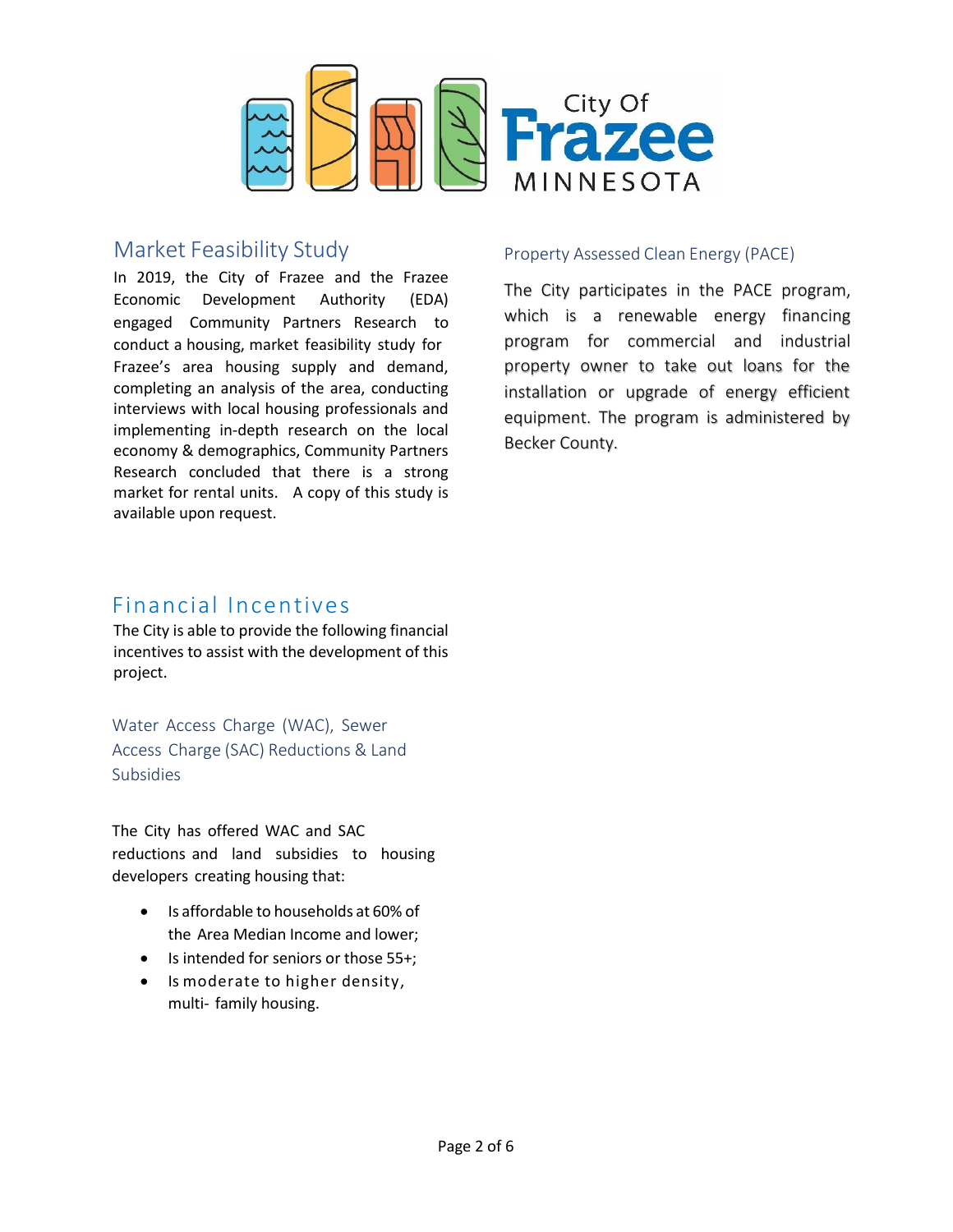

# <span id="page-5-1"></span><span id="page-5-0"></span>Project Proposals

The City of Frazee and the Frazee EDA are soliciting responses to this Request for Proposal (RFP) for the design, financing, construction of housing on the EDA owned site located next to Dollar General with frontage on Maple Avenue in Frazee. The Frazee E D A will select the development team and enter into a Development Agreement.

After a development team is selected, there will be an additional due diligence period. Ultimately, the selected development team, ("Developer") and the City shall enter into a development agreement providing for the development of the project pursuant to a development site plan, schedule and financing plan.

This RFP does not expressly require any other specification, so as to allow maximum creative latitude to the development teams. The City expects competent, efficient management to operate and market the housing development.

# Objectives of the Site

Ideally, the project would consist of either twin homes or fourplexes, off-street parking, full appliance package, individual climate-controlled heating with air conditioning, hardwood laminate flooring in kitchen and entry or throughout, in-unit washer and dryer, wired for high-speed internet, trash/recycling facilities, extra storage space, and security. Energy efficiency is also a priority to the City of Frazee.

The site is zoned Multi Family Housing. Utilities are available off of 4th Street SW and Maple Avenue W, (See Figure 3). The City of Frazee envisions the development of the site, as described in this RFP, as a necessary and

critical step in the continued growth of Frazee. City ordinances and setback requirements are available on the city website frazeecity.com.

# Proposal Process

# <span id="page-5-3"></span>Objective for the Site

The City of Frazee and the Frazee Economic Development Authority are looking for an experienced rural housing developer for the 4.05 acre site in the City of Frazee. The site is located adjacent to Dollar General (see figure 1) and is owned by the City of Frazee.

### <span id="page-5-4"></span>RFP Process

Submit specific proposal outline responses to each section outlined below, along with a vision and qualifications. Proposals should be sent to Jordin Roberts, City Administrator at City Hall by **June 30, 2022**. Proposals will be reviewed and presentations arranged for a short list of finalists.

# <span id="page-5-5"></span>Design and Architecture

### <span id="page-5-6"></span>Design Approval:

Design approval by the City of Frazee, Frazee EDA and the Frazee Planning Commission.

### <span id="page-5-7"></span>Statement of Qualifications:

Please submit a statement of qualifications and portfolio samples for a project of this nature.

# <span id="page-5-8"></span>Construction & Architect:

Please provide the names of the proposed developer, architect and any and all contractors that you intend to work with on this project.

# <span id="page-5-9"></span>Site Plan

### <span id="page-5-10"></span>Development Size:

<span id="page-5-2"></span>Provide a site plan showing units and unit counts, number of bedrooms and bathrooms, square footage of each room by type and approximate square footage.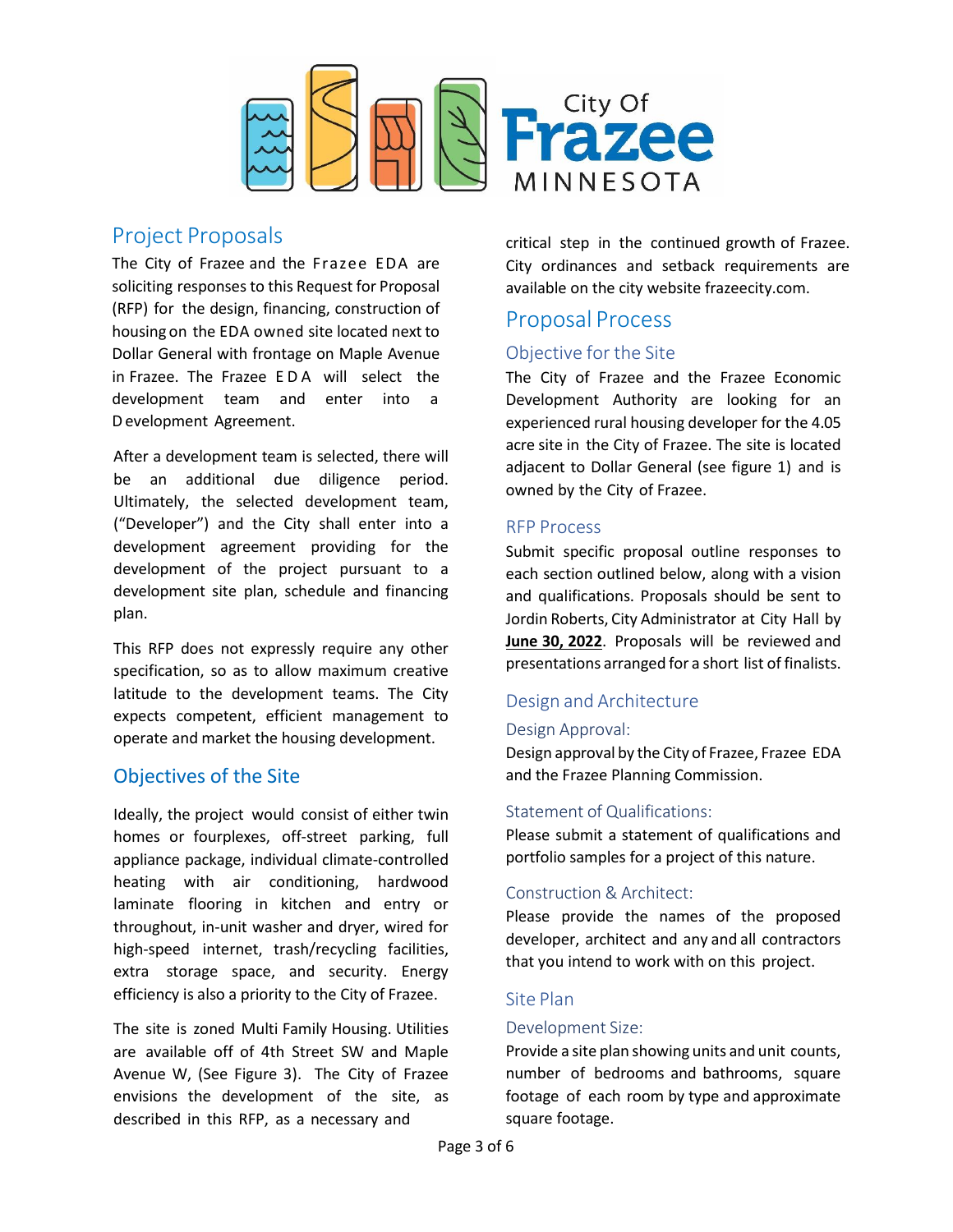

#### <span id="page-6-0"></span>Architecture & Site:

Please provide as much information as possible about proposed plans including site map, floor plans, parking plan, landscape & lighting plan, amenities and exterior and interior renderings (if possible).

### <span id="page-6-1"></span>Business Plan

#### <span id="page-6-2"></span>Rates and Occupancy:

Please provide information related to your business plan for the development including expected average rent rate and occupancy.

#### <span id="page-6-3"></span>Property Management:

Please provide information about the proposed property management company.

#### <span id="page-6-4"></span>Financial Qualifications:

Please include financial qualifications for the developer.

### <span id="page-6-5"></span>Schedule:

Please include information on proposed timing.

### <span id="page-6-6"></span>Capital Structure and Financing:

Please include information concerning the proposed capital structure, including amount of cash equity contribution, and information concerning construction and permanent financing for the proposed project.

# <span id="page-6-7"></span>Term and Conditions

### <span id="page-6-8"></span>General Terms and Conditions:

Nothing contained herein shall be binding upon either party unless and until an agreement containing such terms and conditions has been further negotiated, mutually agreed upon and have been fully executed and exchanged by and between both parties. The City reserves the right to reject all proposals.

### <span id="page-6-9"></span>Confidentiality

The parties hereto expressly agree that there shall be no press release or other publicity originated by the parties hereto, or any representatives thereof, concerning the subject without prior consent of both parties.

### <span id="page-6-10"></span>Submittal:

Should you decide to respond to this inquiry, please do so in writing (either electronically or in paper format) and provide your response to each section in the order in which they are presented herein. Responses are due by: June 30**, 2022**. *If you have questionsregarding the inquiry, please contact:*

City of Frazee Jordin Roberts, City Administrator [jordin.roberts@frazeecity.com|](mailto:jordin.roberts@frazeecity.com) Ph:218-334-4991 222 Main Avenue West Frazee, MN 56544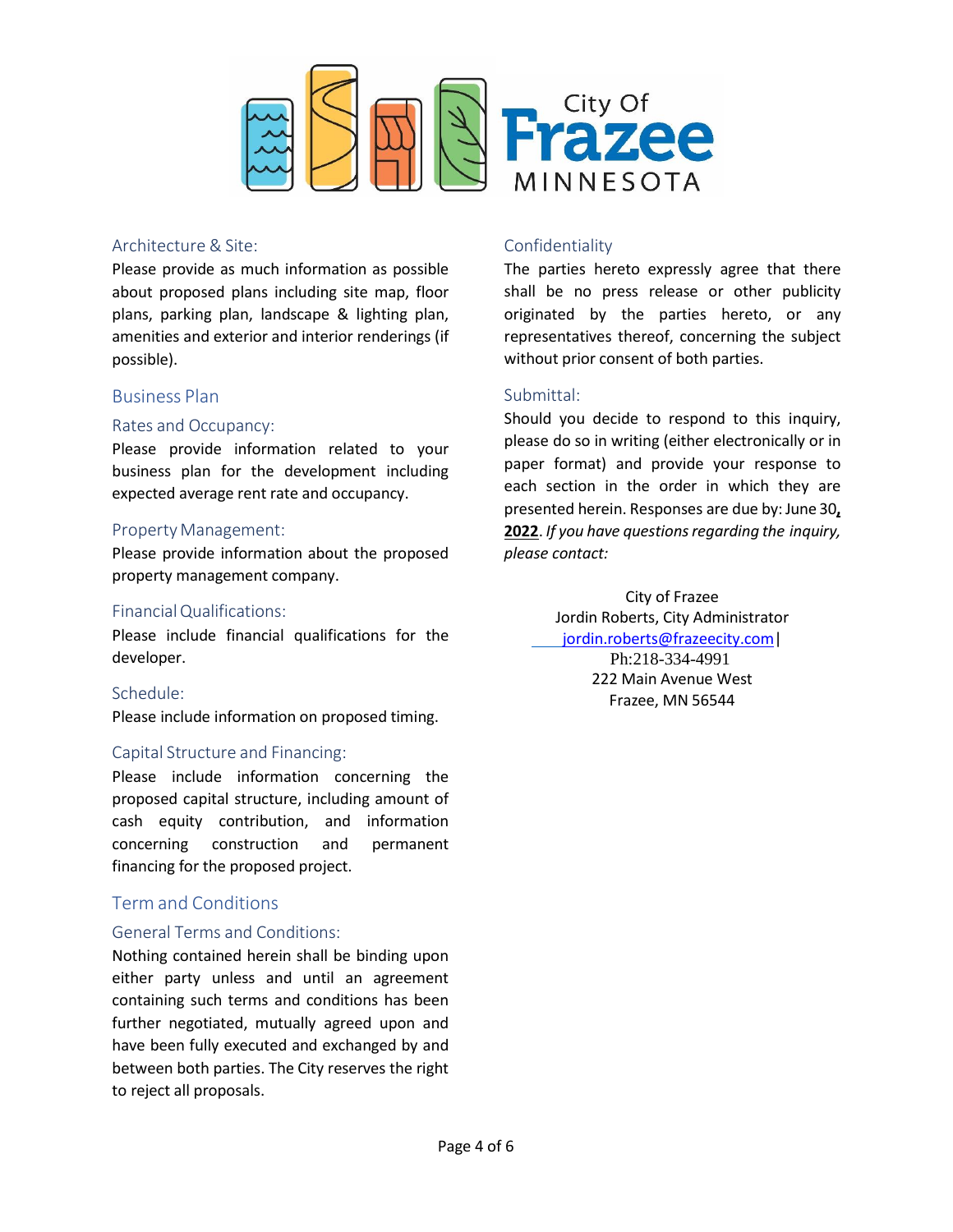

*Figure 1 Project Site Location*



*Figure 2: Enlarged view of the site*